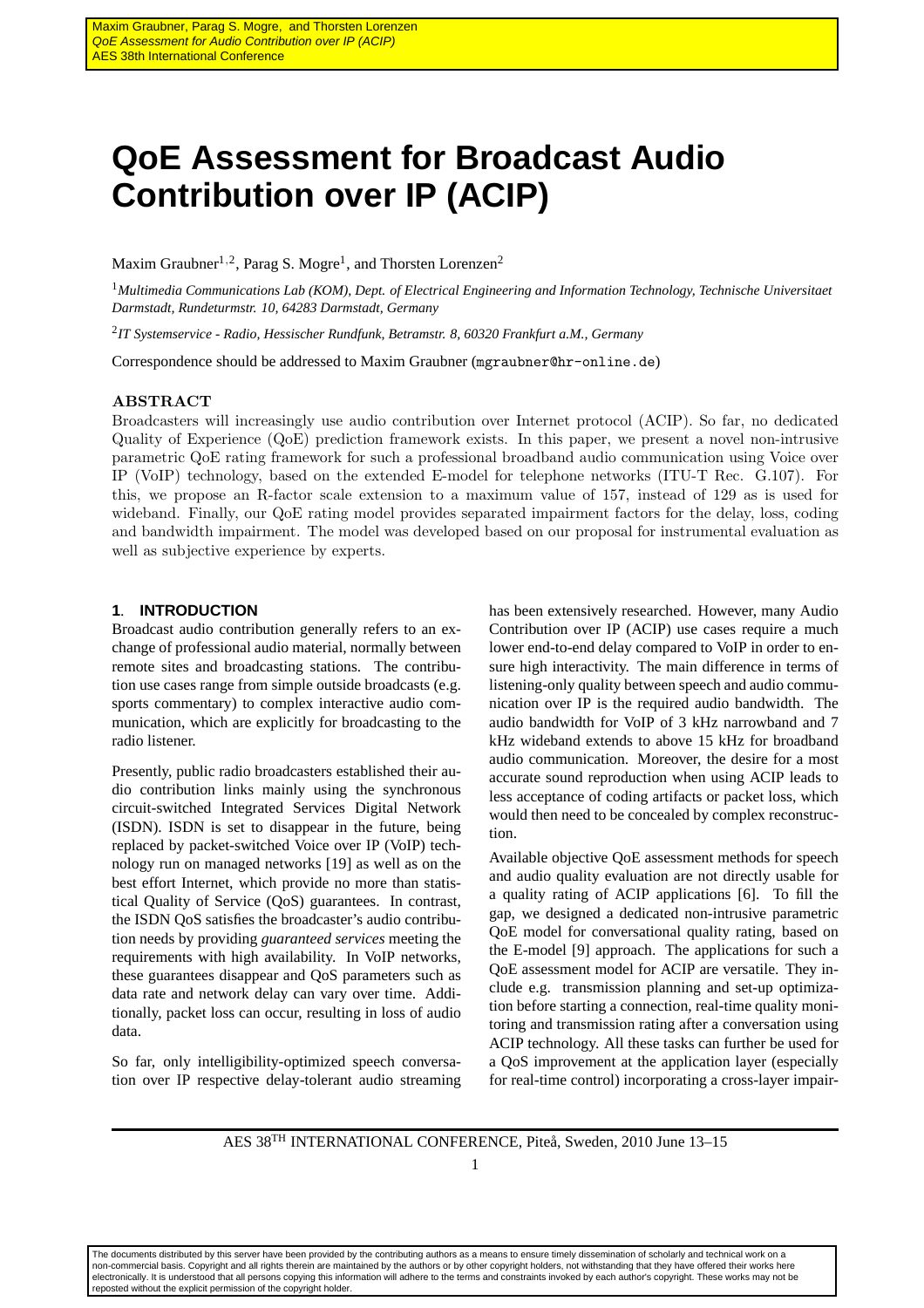ment trade-off [5]. While ACIP ideally requires a low delay connection where impairments due to IP packet loss are possible, estimates of the conversational quality are necessary for finding a perceptually optimal trade-off between delay and audio signal quality, which represent the associated interaction and listening QoE respectively [21].

Our contributions can be summarized as:

- 1. We propose a broadband extension of the wideband *R*-factor from the extended E-model to enable a conversational quality prediction for ACIP. The approach relies on an extrapolation of the bandwidth impairment model for wideband [15] to fullband.
- 2. We present a delay impairment factor for ACIP as well as a derivation methodology for fullband equipment impairment factors from instrumental models, based on a novel listening-only quality evaluation approach for broadband, which we presented in detail in [6]. Furthermore, we introduce a necessary set of reference conditions for ACIP, based on our own objective QoE evaluations [5].
- 3. We propose a non-intrusive parametric QoE assessment model for ACIP quality rating, providing separated impairment factors for the delay, loss, coding and bandwidth impairment.

## **2**. **AUDIO CONTRIBUTION OVER IP**

The European Broadcasting Union (EBU) N/ACIP project group recently published a technical specification for professional audio contribution over networks using IP technology [4]. The recommendation developed by the EBU N/ACIP project group includes well known coding algorithms (see Section 2.1) as well as signaling standards (SIP/SDP<sup>1</sup>) and transport protocols  $(RTP/UDP<sup>2</sup>)$  specified by the Internet Engineering Task Force (IETF) for real-time communication services over IP, e.g. VoIP. The N/ACIP project group also provides QoS parameters for different ACIP use cases. In Table 2, these operational requirements are presented while we added VoIP QoS specifications [15] in order to compare the different communication applications.

### **2.1**. **ACIP Audio Codecs**

The N/ACIP project group made four common audio coding formats mandatory in order to create a common ground for compatibility among ACIP equipment. The mandatory audio coding algorithms are ITU-T G.711, ITU-T G.722, ISO MPEG-1/2 Layer 2 and Linear PCM. Hence, we defined usual configurations of these as anchors leading to reference conditions for the fullband equipment impairment factor derivation (see Section 5.3). In addition to the mandatory set, the EBU also specified recommended and optional coding algorithms. The recommended formats are ISO MPEG-1/2 Layer 3, MPEG-4 AAC-LC (low complexity Advanced Audio Coding) and MPEG-4 AAC-LD (low delay). Optionally it further mentions amongst others the proprietary Enhanced APT-X (Eapt-X) algorithm, which we also used for our model design.

## **2.2**. **Quality Impairments**

The most important impairment on the interaction quality in ACIP is the value of the overall end-to-end delay *d*e2e, where the impairment worsens the higher the latency becomes. Possible listening-only quality degradations in ACIP can be categorized into two classes: the *coding algorithm impairments* and possible *network impairments* due to packet loss [5]. The coding algorithm impairments due to coding artifacts depend mainly on the performance of the algorithm type *c*, the coding bitrate *r<sup>c</sup>* as well as possible restrictions of the audio bandwidth *B*.

|                 | $B$ [kHz] | $F_s$ [kHz] | <b>Example Codec</b> |
|-----------------|-----------|-------------|----------------------|
| Narrowband (NB) | 300-3400  |             | <b>ITU-T G.711</b>   |
| Wideband (WB)   | 50-7000   | 16          | <b>ITU-T G.722</b>   |
| Super-WB (SB)   | 70-12000  | 24          | Skype SILK [22]      |
| Ultra-WB (UB)   | 40-15000  | 32          | Eapt-X               |
| Fullband (FB)   | 20-22000  | 48          | <b>MPEG [20]</b>     |

**Table 1:** Bandwidths in audio communication.

Generally, the audio bandwidth *B*, which depends on the used audio sampling frequency *F<sup>s</sup>* , is an important factor determining the audio quality in terms of acoustics and human perception [24]. In Table 1, an overview of different audio bandwidths used in digital audio transmission and specifically for IP-based communication services is presented with examples of coding algorithms for the respective bandwidths. The classification here is based on definitions for speech communication [15] but we extended these for broadband audio communication.

<sup>&</sup>lt;sup>1</sup>SIP: Session Initiation Protocol (IETF RFC 3261), SDP: Session Description Protocol (IETF RFC 4566).

<sup>2</sup>RTP: Real-time Transmission Protocol (IETF RFC 3550), UDP: User Datagram Protocol (IETF RFC 768).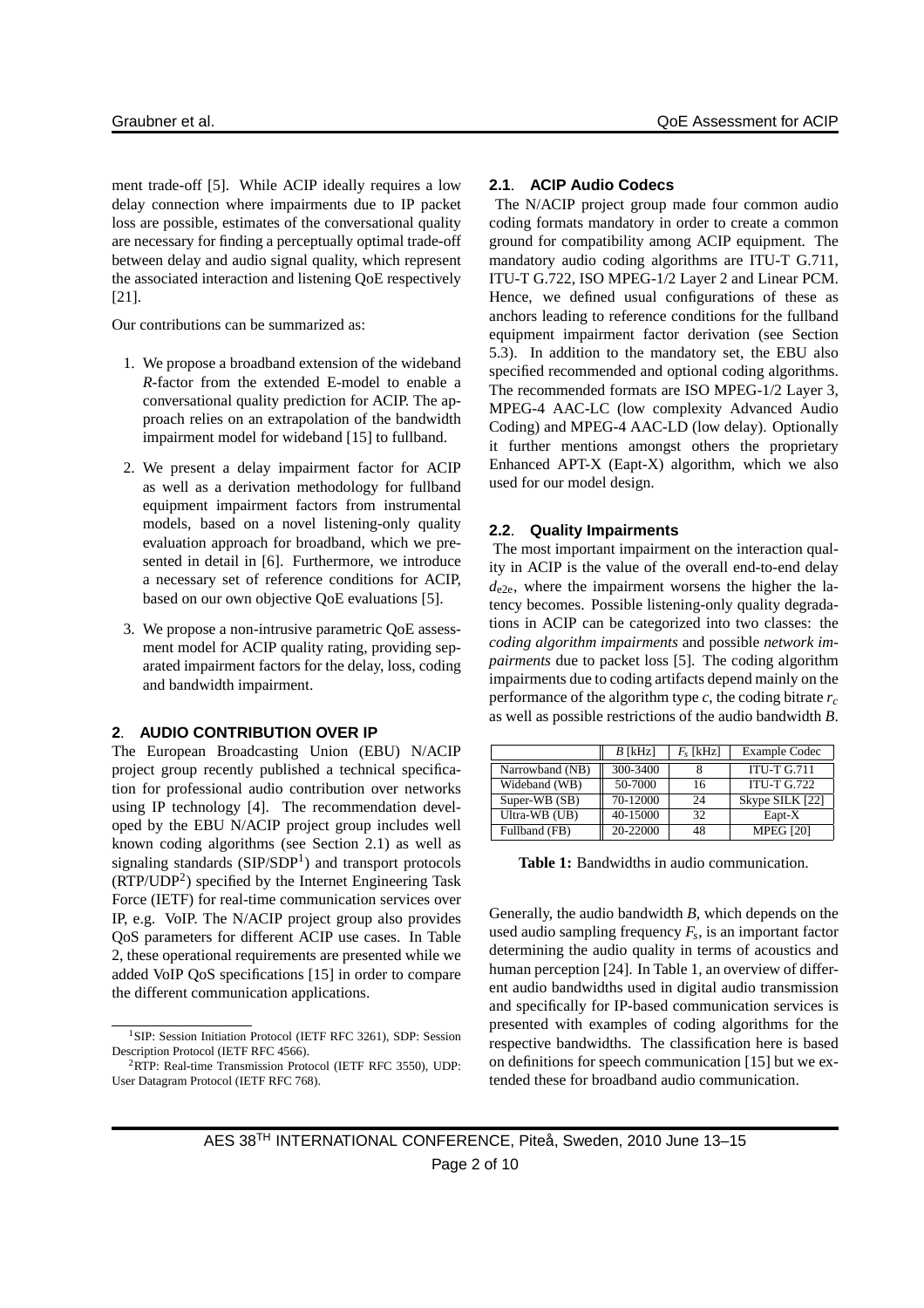| <b>OoS</b> Parameter  | <b>Outside Broadcasts</b><br><b>Sports</b><br><b>News</b><br>Concerts |      | Interviews | <b>Discussions</b> | VoIP      |           |
|-----------------------|-----------------------------------------------------------------------|------|------------|--------------------|-----------|-----------|
| End-to-end Delay [ms] | $<$ 500 contribution, $<$ 50 talkback                                 |      | ${}< 100$  | ${}< 100$          | 150-400   |           |
| Audio Bandwidth [kHz] | $15 - 20$                                                             | 7-15 | $3.5 - 12$ | $7 - 12$           | $12 - 20$ | $3.5 - 7$ |

**Table 2:** Operational requirements for different audio contribution use cases and VoIP.

The perceived audio quality based on coding impairments, assessed with a Mean Opinion Score (*MOS*) metric, can be described in general<sup>3</sup> as  $MOS_{\text{coding}} = f(\mathbf{c})$ with the vector of coding parameters for each coding algorithm,  $\mathbf{c} = [c, r_c, F_s, Q, B, ch]^T$ . For the coding impairment analysis, the packet loss ratio  $\rho$  needs to be  $\rho = 0$ .

The impairments to the perceived audio quality due to network packet loss are determined by the amount of packets lost, the burstiness of the loss process as well as the packet size *L* of the continuous bit rate (CBR) audio stream because the larger the packet is the more consecutive audio information gets lost. These impairments can also be described by a QoE metric, with respect to loss now as  $MOS<sub>loss</sub> = f(\mathbf{P}_{loss}, \mathbf{c}, L)$ , while the packet loss process here is characterized by the state transition matrix P<sub>loss</sub> of a 2-state Markov model [18]. This relatively simple two-parameter model fully describes a short-term loss process allowing for loss correlation [15]. The parameters of the Markov model can be directly related to the packet loss ratio  $\rho$  and the mean loss period  $\mu$  in packets [5].

#### **3**. **MOS TERMINOLOGY**

In the last Section, the Mean Opinion Score was introduced. To better identify the quality category and assessment method to which a *MOS* value refers, a *MOS* terminology was defined in ITU-T Rec. P.800.1 [11]. Table 3 lists the identifiers. The different *MOS* types receive a suffix with respect to the quality category ("LQ" for listening, "CQ" for conversational quality) and assessment method ("S" for subjective assessment, "O" for objective assessment and "E" for an estimate based on a quality prediction model as the E-model presented in Section 4).

The different metrics in Table 3 can further be differentiated with respect to the audio bandwidth of the transmission system. Therefore, the ITU-T recommends to use of another *MOS* suffix to differentiate between a narrowband ("n") or wideband ("w") transmission system under test. This additional suffix is neglected in this work for convenience even more because mostly the quality assessment with respect to fullband transmission systems is regarded, which is not standardized yet.

|            | Listening-only | Conversational |
|------------|----------------|----------------|
| Subjective | MOS LOS        | MOS COS        |
| Objective  | MOS LOO        | MOS COO        |
| Estimated  | <i>MOS LOE</i> | MOS COE        |

**Table 3:** Mean Opinion Score (*MOS*) terminology.

# **4**. **THE E-MODEL**

In the following, we present the parametric E-model for conversational quality assessment which we used as a basis framework for our broadband QoE rating model for ACIP. The E-model is currently the ITU-T recommendation for a mathematical model with which to perform a speech transmission rating (ITU-T Rec. G.107 [9]). It gives a QoE estimate based on instrumentally measurable characteristics of the system [15]. Its main advantage is the ability to predict the overall *conversational quality*, among others due to the incorporation of both equipment impairments on listening quality, as well as impairments due to transmission delay. The main characteristics of the E-model are that it is parameter-based and non-intrusive.

The E-model is usable for estimating the transmission quality during network planning and set-up optimization [13], but also for operational monitoring [2] or for perceptually-driven QoS optimization [21]. Until now however, it is only suitable for speech communication up

<sup>3</sup>We did not regard quantization distortions due to the sampling resolution *Q* or the impairment to the perceived audio quality due to different channel configurations *ch* (e.g. mono or stereo transmission).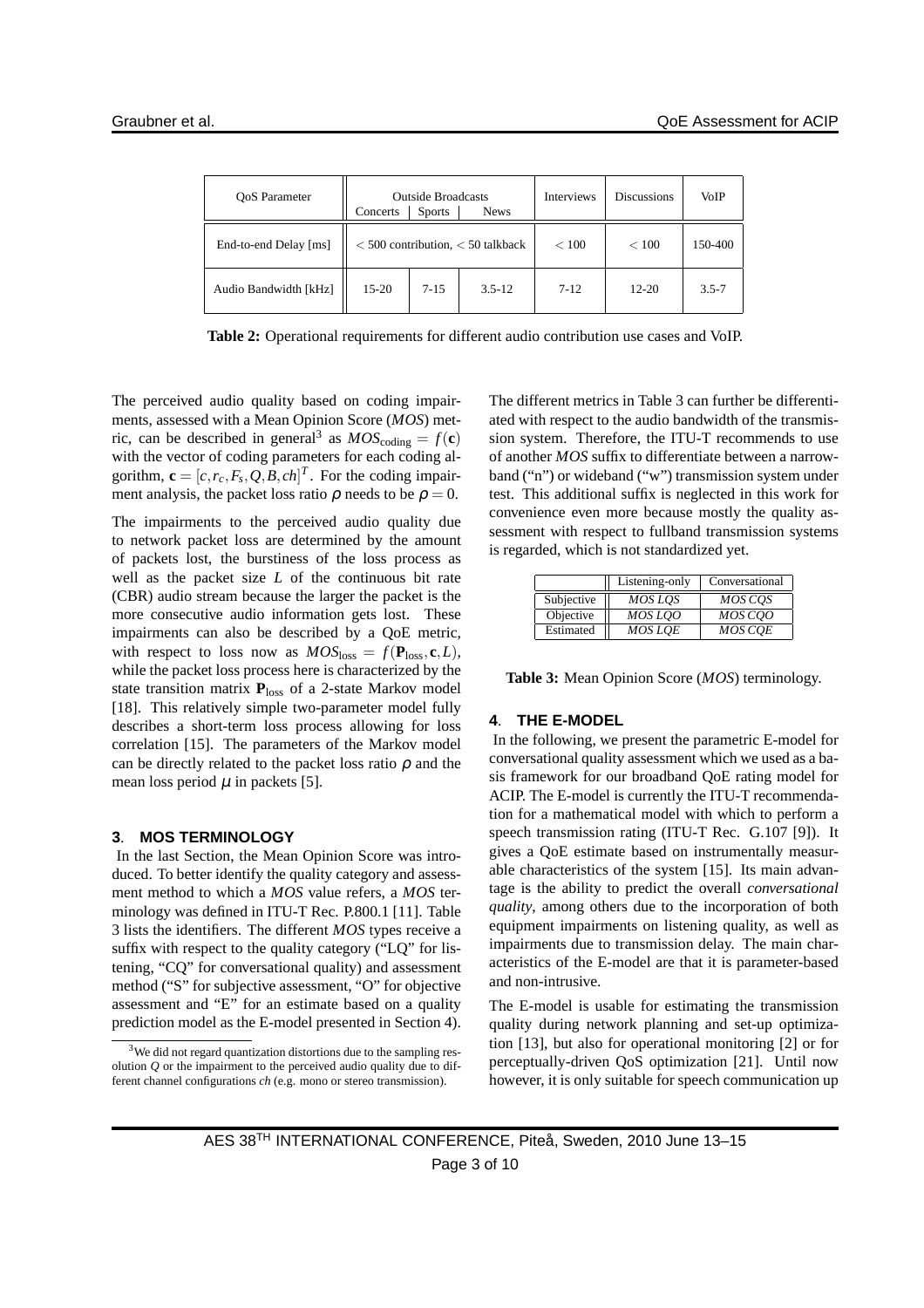to wideband transmission and therefore not directly applicable for fullband quality rating.

The E-model outputs the transmission rating factor *R*  $(\in [0, 100]$  for narrowband), where 100 indicates a user satisfaction of "very satisfied". The *R*-factor is obtained by summing up different impairment factors. Herewith different scalar input parameters (i.e. signal-to-noise ratio, packet loss or transmission delay) are grouped into different classes of impairments. The assumption behind this approach is an *impairment additivity* [15]. The *R*factor is comprised of

$$
R_0 - I_s - I_d - I_{e,eff} + A = R \,, \tag{1}
$$

where the basic transmission rating factor  $R_0$  reflects the signal-to-noise ratio, the simultaneous impairment factor *I<sup>s</sup>* accounts for degradations which occur in the transmitted speech signal (e.g. signal-correlated noise) and the delay impairment factor  $I_d$  includes the delay and echo impacts in a bidirectional transmission. The advantage factor *A* stands for some "advantage in access", for example if a wireless system is used and the mobile access is able to compensate some of the quality degradation.  $I_{e,eff}$  is the effective equipment impairment factor which is a function of the packet loss ratio  $\rho$  and the equipment impairment factor  $I_e = I_{e,eff}(\rho = 0)$ , i.e. of degradations due to lossy coding. The E-model accounts for independent "random" packet loss since its revision in 2002. Following a proposal by [15], the rational function model was later extended for *dependent* packet loss based on the 2-state Markov model [18]. Another approach is used in [21], where the E-model compatibility was not an explicit demand. Here a non-linear leastsquares curve fitting for a logarithmic model is proposed, which so far has only been used for the description of independent loss impairments.

The E-model for a narrowband transmission rating has  $R_0 = 93.2$ . For wideband transmission, the *R*-factor range is extended to 129, based on subjective evaluations [15], and by definition, the basic transmission rating factor  $R_{0, WB} = 129$ . The *R*-factor can be mapped to a *MOS CQE*  $\in$  [1;4.5]. The inverse mapping from *MOS CQE* to the *R*-factor can be achieved with the complicated Candono's Formula [9]. In [21], a 3rd-order polynomial fitting is proposed for a simplification of this mapping. For the wideband case, the *MOS*-to-*R*-factor formula is stretched by a linear or non-linear model, proposed in [14] and [15], i.e. for the linear model  $R_{WB} = 1.29 R_{NB}$ . This approach was exploited for the fullband case.

When narrowband results for  $I_e$  exist (i.e. from the "provisional planning values" list in the ITU-T Rec. G.113 [10]), the respective wideband value  $I_{e, WB}$  can be obtained by simple shifting,  $I_{e, WB} = 35.8 + I_{e, NB}$ .

#### **4.1**. **Considering Bandwidth Impairment**

The consideration of an impairment factor for linear distortion of narrowband and wideband speech transmission was proposed in [23], based on findings in [15]. The so called bandwidth impairment factor *Ibw* represents linear distortions due to band limitations, until now contained in the equipment impairment factor  $I_e$ . This now consists of  $I_{e, WB} = I_{bw} + I_{res}$ , where  $I_{res}$  is the residual portion of *I<sup>e</sup>* and reflects the coding algorithm impairment (i.e. the non-linear distortions). The idea behind this approach is, that with wideband consumer telephony transmission, a narrowband codec is perceived as distorted in comparison with a wideband codec.

To obtain *Ibw*, the resulting *MOS* values from subjective auditory tests were mapped on the *R*-factor scale. A formula for *Ibw* was then found by curve fitting in [15] as

$$
I_{bw} = 3.5 \cdot 10^{-2} |s| - 6.7 \cdot 10^{-3} s - 7.4 z_{bw} + 129.2 \quad (2)
$$
  
with  $s = f_c - 9.9 (z_{bw} + 101.8)$ , (3)

where  $f_c$  is the center frequency in Hz (calculated by the geometric mean of the lower frequency *flow* and the upper frequency  $f_{up}$ ), and  $z_{bw}$  is the transmission bandwidth in Bark [24], also calculated from the limiting frequencies *flow* and *fup*.

#### **4.2**. **Equipment Impairment Factor Derivation**

While the provisional planning values in ITU-T Rec. G.113 [10] are only specified for a limited set of narrowband and wideband codecs (e.g. ITU-T G.711 and G.722), sometimes new  $I_e$  results for new coding algorithms have to be derived. This can be achieved based on subjective evaluations. Because the subjective approach requires a greater effort, a methodology for the derivation of equipment impairment factors from instrumental models is also proposed in ITU-T Rec. P.834 for narrowband codecs using the Perceptual Evaluation of Speech Quality (PESQ) algorithm (ITU-T Rec. P.862) and in ITU-T Rec. P.834.1 [12] for wideband codecs using WB-PESQ (ITU-T Rec. P.862.2) [17]. The latter was proposed in [14].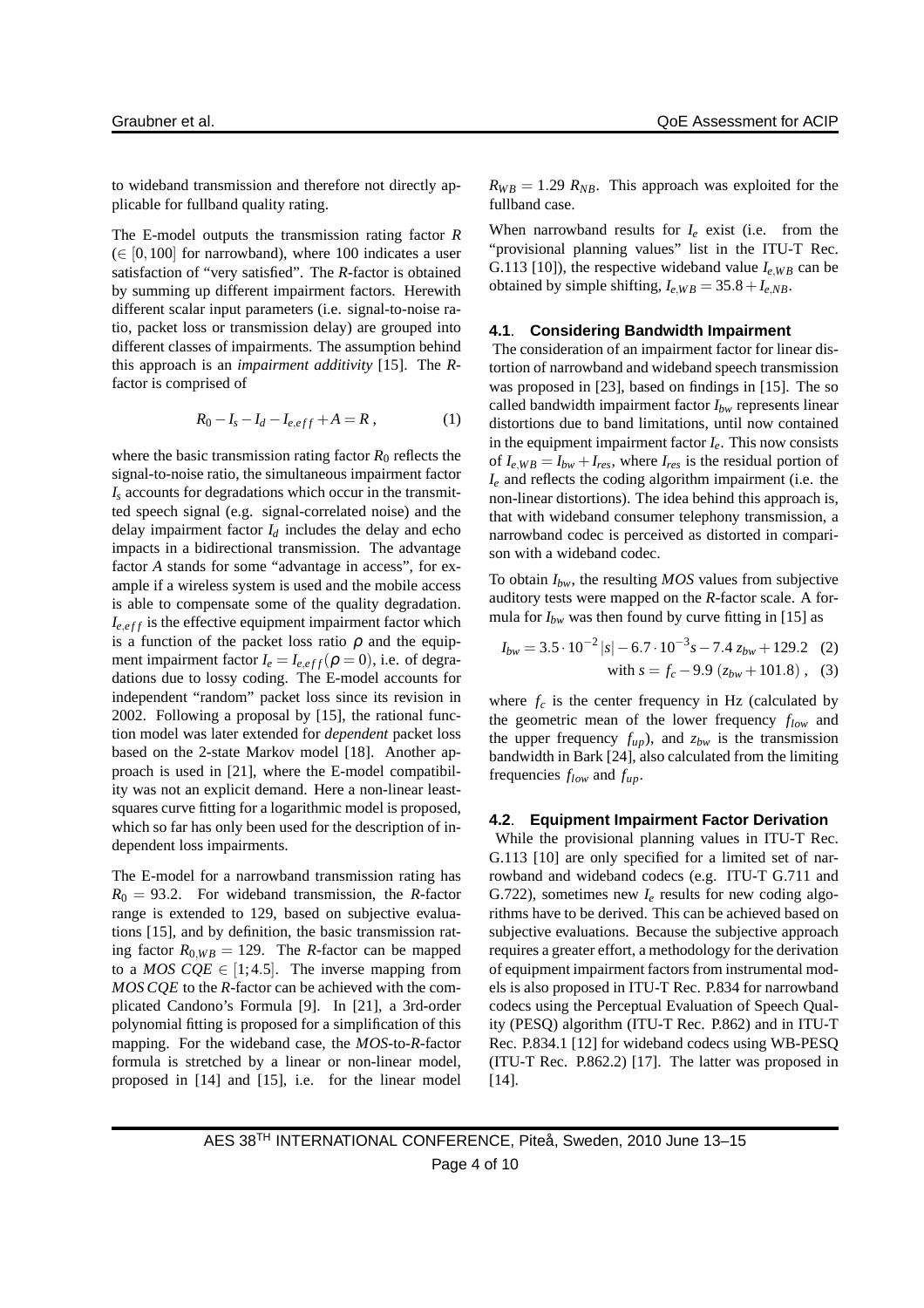## **5**. **PROPOSED QOE RATING MODEL**

We chose the E-model as the basic framework for our broadband QoE rating model for ACIP because it is inherently extendable to fullband quality rating and allows for the incorporation of both equipment related impairments, such as coding characteristics and network packet loss, as well as the impairment due to transmission delay. First, we simplified the general *R*-factor formula of the E-model focusing on coding and IP transmission impairments, resulting in

$$
R_{FB} = R_{0,FB} - I_{e,eff,FB} - I_{d,\text{ACIP}} \tag{4}
$$

with the fullband basic transmission rating factor *R*0,*FB* and the delay impairment factor  $I_{d,ACIP}$ , dedicated to audio contribution (see Section 5.2). The fullband equipment impairment factor *Ie*,*e f f*,*FB* can further be separated into

$$
I_{e,eff,FB} = I_{bw,FB} + I_{res,FB} + I_{loss,FB} ,
$$
 (5)

with the bandwidth impairment factor  $I_{bw,FB}$  representing linear bandwidth distortions for the fullband case and *Ires*,*FB* representing non-linear coding distortions. The loss impairment factor *Iloss*,*FB* includes a continuous QoE model for the loss-only perception. It is obtained through non-linear least-squares curve-fitting of discrete experiment outcomes using a logarithmic model dependent on the packet loss ratio  $\rho$  [21],

$$
I_{loss,FB} = a \ln((1+b)\rho) \,. \tag{6}
$$

Hence, our ACIP QoE rating framework includes separate models for the delay, loss, coding and bandwidth impairments, which are the most important factors for audio contribution applications. We excluded the advantage factor for now and the simultaneous impairment factor  $I_s$  of the E-model is also neglected, because a perfect audio source is assumed.

The challenge then was to find a reasonable fullband basic transmission rating factor  $R_{0,FB}$  as well as the mathematical models for the delay impairment factor  $I_{d,ACIP} = f(d_{e2e})$  and the fullband equipment impairment factor  $I_{e,eff,FB} = f(\mathbf{P}_{loss}, \mathbf{c}, L)$ .

#### **5.1**. **The Fullband R-Factor**

First, we present the necessary *R*-factor scale extension for a fullband quality rating exploiting the bandwidth impairment model approach (see Section 4.1). For this, we extrapolated the model for wideband speech communication to the full audio bandwidth in order to derive  $R_{0,FR}$ . This was justified by a comparison of the model outcomes for different audio bandwidths up to fullband with subjective results from such literature as from the EBU research [3], objective measurements from the PEMO-Q algorithm [8] and subjective appraisal from experts.

In [15] it is stated that the wideband advantage over narrowband is in the range of 1.3-1.5 points *MOS*. Using this as groundwork, we compared this result with objective difference grade (*ODG*) results from the PEMO-Q algorithm [8] for bandwidth-only impairments, since it is the best suited instrumental method for evaluating high impairments on audio quality [1], as with the bandwidth restriction by downsampling for example from 48 to 16 kHz. For the PEMO-Q evaluations, a 16 bit linear PCM testfile was evaluated with  $F_s = 48$ , 32, 16 and 8 kHz, which result in respective audio bandwidth restrictions with cutoff frequencies of approx. 22, 15, 7.5 and 3.5 kHz [5].

Results from EBU subjective listening tests [3], obtained with the MUSHRA method (Multi Stimulus Test with Hidden Reference and Anchors), were attained for low bitrate codec evaluation. An examination of this showed that one property of the MUSHRA method is especially interesting: it uses a fullband hidden reference and hidden anchors which are low-pass filtered versions of the reference. The QoE evaluations in [3] used two anchors limited to 3.5 kHz and 7 kHz respectively. The overall quality gradings for the hidden reference and anchors are also given next to the codec results. We assume that these results can be used for the comparison in our work, even if the Continuous Quality Scale (*CQS* ∈ [0,100]) of the MUSHRA method is not directly relatable to the *MOS* scale.

The averaged results of the EBU listening tests are noted in Table 4, compared with respective  $I_{bw}$  results and the *ODG* scores obtained with the PEMO-Q algorithm. In Table 5, the relative advantages of wideband to narrowband and ultra-wideband respective fullband to wideband are depicted.

In general, all methods give results with the same trend. Wideband transmission has a high advantage over narrowband while for ultra-wideband compared to wideband a similar but slightly higher advantage can be read out of the table, but it is necessary to assume a non-linear dependence between small MUSHRA *CQS* results and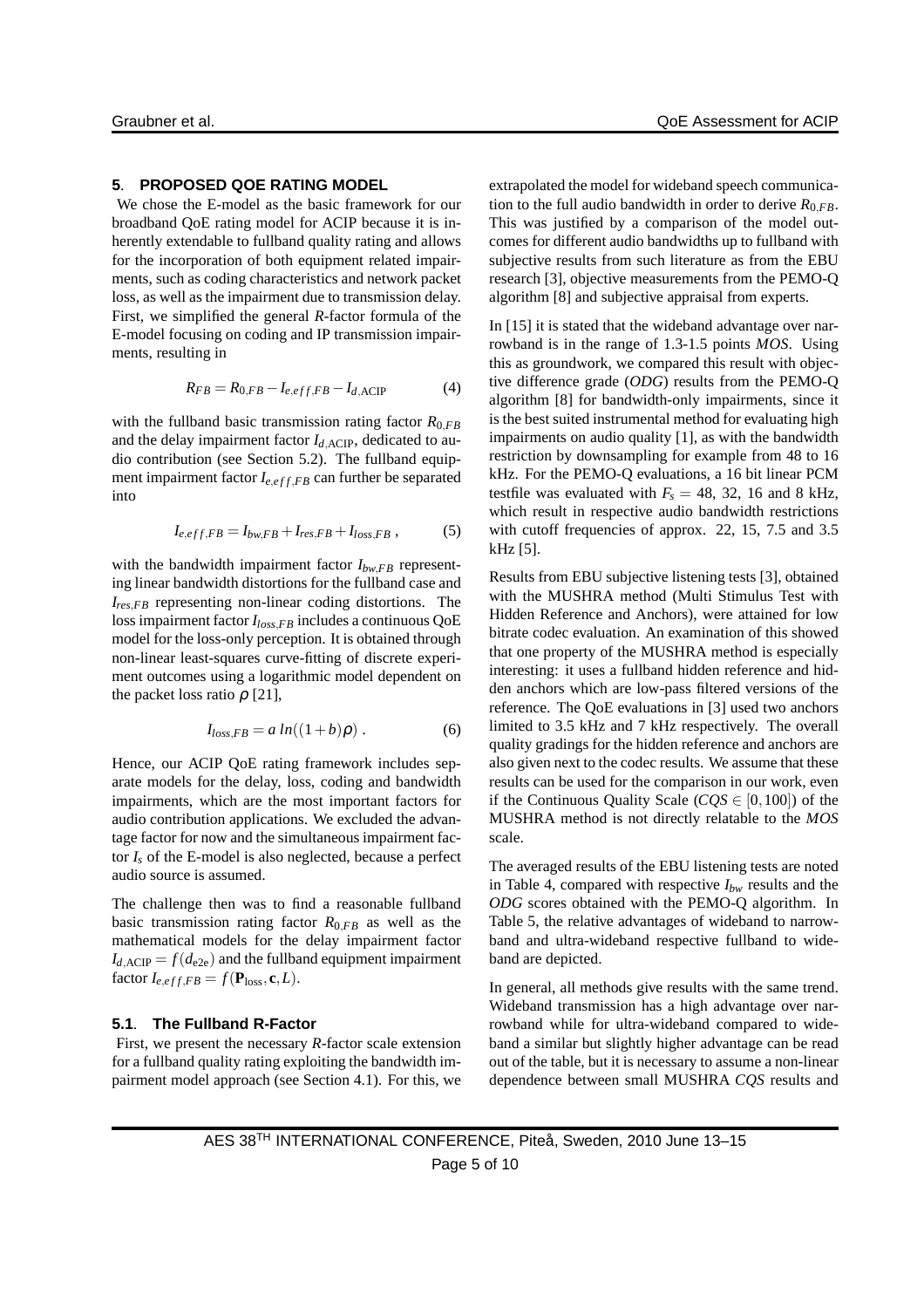| Bandwidth  | $F_s$ [kHz] | $I_{bw}$ | <i>ODG</i> | MUSHRA COS        |
|------------|-------------|----------|------------|-------------------|
| Narrowband |             | 35.4     | $-2.15$    | วา                |
| Wideband   |             | 6.7      | $-1.19$    | 52                |
| Ultra-WB   | 32          | $-25.47$ | $-0.10$    | $\approx$ 95 $^4$ |
| Fullband   | 48          | $-27.89$ | U          | 100               |

**Table 4:** Different bandwidth impairment measures.

respective results of the other measures, which is reasonable. For the fullband advantage with respect to ultrawideband, only a small improvement results for all methods. This result is meaningful, and has been confirmed by the subjective impression of consulted quality experts. It is furthermore in accordance with the psychoacoustical phenomenon that the sensibility of the human ear decreases for higher frequencies (exponential decrease for frequencies above 10 kHz [24]). The so called hearing area for audio signals has its limits for most subjects between 16 and 18 kHz and the limit decreases with age.

Finally, we assumed an applicability of the wideband bandwidth impairment model extrapolation based on the assumption of a linear dependence between the *Ibw* and the PEMO-Q *ODG* values (squared 2-norm of the residual: 0.22). This allows us to use the difference in *Ibw* between the best possible wideband transmission (audio bandwidth 200-7000 Hz [15] and linear PCM coding) with  $I_{bw} = 0$  and the result for undistorted fullband transmission (linear PCM with  $F_s = 48$  kHz) for extending the wideband *R*-factor scale to fullband using  $\Delta I_{bw} \approx 28$ . We therefore propose the fullband basic transmission factor to be

$$
R_{0,FB} = R_{0,WB} + \Delta I_{bw} = 129 + 28 = 157. \tag{7}
$$

#### **5.2**. **A Delay Impairment Factor for ACIP**

In the following, the formulation of the delay impairment factor for ACIP is addressed. Usually, for formulating a delay impairment factor  $I_d$  for a communication service's use case, extensive subjective conversational tests are necessary (refer [7] for telephony) which require an even larger effort compared to subjective listeningonly tests. Furthermore, the perception of delay strongly depends on the conversational situation, since conversation situations are strongly influenced by the degree of interaction between the participants [7]. Hence, a delay perception model must be geared to the use case it is dedicated for. While ACIP has various use cases with differ-

| Rel. advantage in $B$ | ΔMOS LOS      | $\Delta ODG$ | $\Delta l_{hw}$ | ΔCOS         |
|-----------------------|---------------|--------------|-----------------|--------------|
| WB to NB              | $\approx 1.4$ |              | 28.7            |              |
| Ultra-WB to WB        |               |              | 32.2            | $\approx 43$ |
| FB to WB              |               |              | 34.6            | 48           |

**Table 5:** Relative bandwidth impairments.

ent expectations on the delay (resulting in different delay models), the focus in the following is on the applications requiring high interactivity, e.g. "live discussions". For a delay impairment factor dedicated to this ACIP application, a conceptually simple but promising approach was chosen to enable an incorporation of the delay impairment on the perceived QoS in the QoE prediction framework. It must be stated here that it cannot be assumed, that this method reaches the accuracy of conversational tests.

In the operational requirements for different audio contribution use cases, presented in Table 2, a maximum one-way delay of 100 ms is specified for interviews or discussions. This was used as anchor for the delay model derivation. Different approaches for *I<sup>d</sup>* are available. Our decision to use the AT&T simplified model [21] is based on the fact that it is relatively simple, has a linear increase even for higher delays which are even less tolerated for interactive ACIP and most important: it has a precise turning point where the slope increases, easy realized using the step function. For the dedicated ACIP approach, the turning point of the AT&T simplified model was shifted to the left to introduce the stricter delay requirements. The result was furthermore rescaled from the ordinary narrowband design to the fullband framework. In Fig. 1 the resulting characteristic can be ob-



**Fig. 1:** Model for  $I_{d,ACIP}$  versus one-way delay  $d_{e2e}$ .

<sup>4</sup>Result from non-linear curve fitting between *ODG* values and MUSHRA *CQS* results.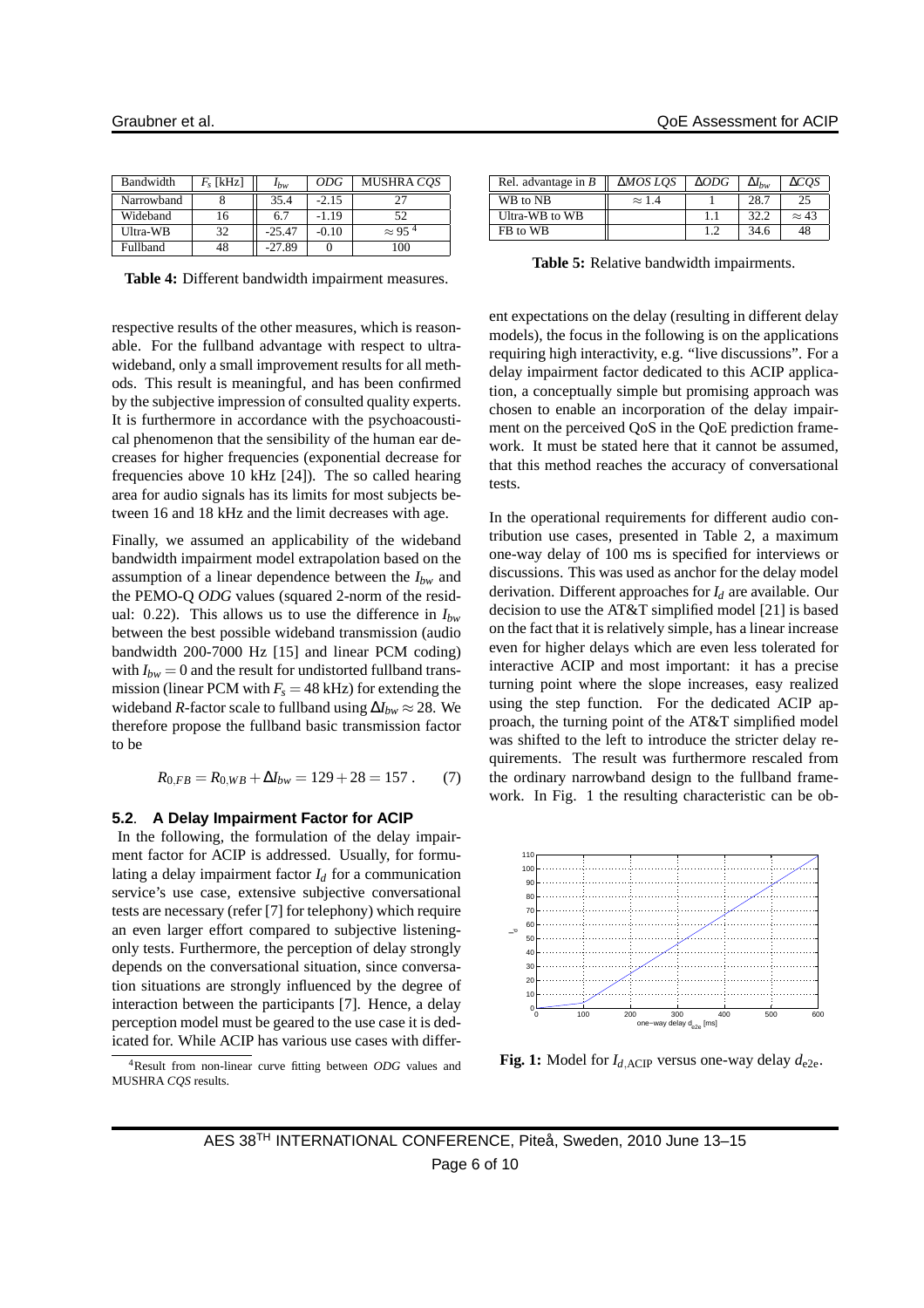served. The underlying delay impairment factor is given by

$$
I_d = 0.024 d_{e2e} + 0.11 (d_{e2e} - d_0) \cdot H(d_{e2e} - d_0) , \quad (8)
$$

which is the original AT&T simplified model but with a turning point at  $d_0 = 100$  ms instead of using  $d_0 = 177.3$ ms.  $H(x)$  is the step function. The ACIP delay impairment factor results after the linear conversation to fullband as  $I_{d,ACIP} = 1.57 I_d$ .

### **5.3**. **Fullband Equipment Impairment Factors**

Because with this work a new fullband quality rating model based on the E-model is proposed, until now no provisional planning values such as specified by the ITU-T for the narrowband and wideband cases exist (see Section 4.2). Furthermore, a methodology for the derivation of equipment impairment factors from instrumental models for the fullband case is missing so far. Fortunately, the principle approach in the ITU-T Rec. P.834.1 [12] (for wideband) can be modified for the fullband case, since our approach is based on the E-model concept. Therefore, the challenge was to find an equipment impairment factor derivation methodology for the fullband case. We hereby assume that the WB-PESQ algorithm can also be used for the fullband transmission quality rating, if results from the Perceptual Evaluation of Audio Quality (PEAQ) algorithm (ITU-R Rec. BS.1387-1) [1] are considered as well (see below). The goal was to find a reasonable mapping  $I_{e,eff,FB} \Longleftrightarrow MOS$ . This is addressed in Section 5.3.2.

## **5.3.1**. **Objective QoE Evaluations**

Primarily, for the design of the desired equipment impairment model, a basis of QoE rating results with respect to different values of quantitative model parameters must exist (e.g. parameters from the audio stream). Therefore, normally, subjective tests are performed. Instead we decided to focus on objective evaluation because subjective auditory testing is expensive and slow,

| Coding Algorithm    | Channels | $r_c$ [kbit/s] | $F_s$ [kHz] |
|---------------------|----------|----------------|-------------|
| MPEG Layer2 (1)     |          | 384            | 48          |
| MPEG Layer2 (2)     |          | 256            | 48          |
| Eapt- $X(1)$        |          | 384            | 48          |
| Eapt-X $(2)$        |          | 256            | 32          |
| Eapt- $X(3)$        |          | 64             | 16          |
| ITU-T G.722 / G.711 |          | 64             | 16/8        |

**Table 6:** Selected ACIP coding algorithms.



**Fig. 2:** PEAQ modified WB-PESQ results in comparison to the raw WB-PESQ scores (dashed).

which makes it unsuitable for day-to-day quality evaluations which we required. However, we cross-checked the suitability of our model and results by individual expert testing.

We used the WB-PESQ as well as the PEAQ algorithm for objectively quantifying the user perceived audio quality for different equipment impairments due to the usage of VoIP technology. We combined the method's scores to a new QoE metric, based on a linear combination of the used objective methods, presented in [6]. Thereby, we exploited the ability of the PEAQ algorithm to describe small impairments on fullband audio signals, while the WB-PESQ algorithm more ideally rates stronger impairments and accounts for possible impairments due to packet loss. Furthermore, some evaluations in [16] showed, that it can also be used for the evaluation of wideband mono audio signals. This trade-off approach was chosen because so far no unified fullband method for objective audio quality evaluation is available, which would also regard impairments possibly introduced by IP-based transmissions.

Finally, we calculated WB-PESQ scores with respect to coding and loss impairments while we took necessary results of the PEAQ algorithm with respect to coding impairments from already existing evaluations<sup>5</sup>. For the loss evaluation, a loss process characterization based on a 2-state Markov process [18] has been derived, which allows for taking bursty loss into account. We performed our experiments in a dedicated application-oriented experimental environment for the coding algorithm configurations specified in Table 6. Our experimental methodology is illustrated in depth in [5], where we also

<sup>5</sup>These PEAQ results are recorded in a measurement report from M. Karle (Hessischer Rundfunk, 2006)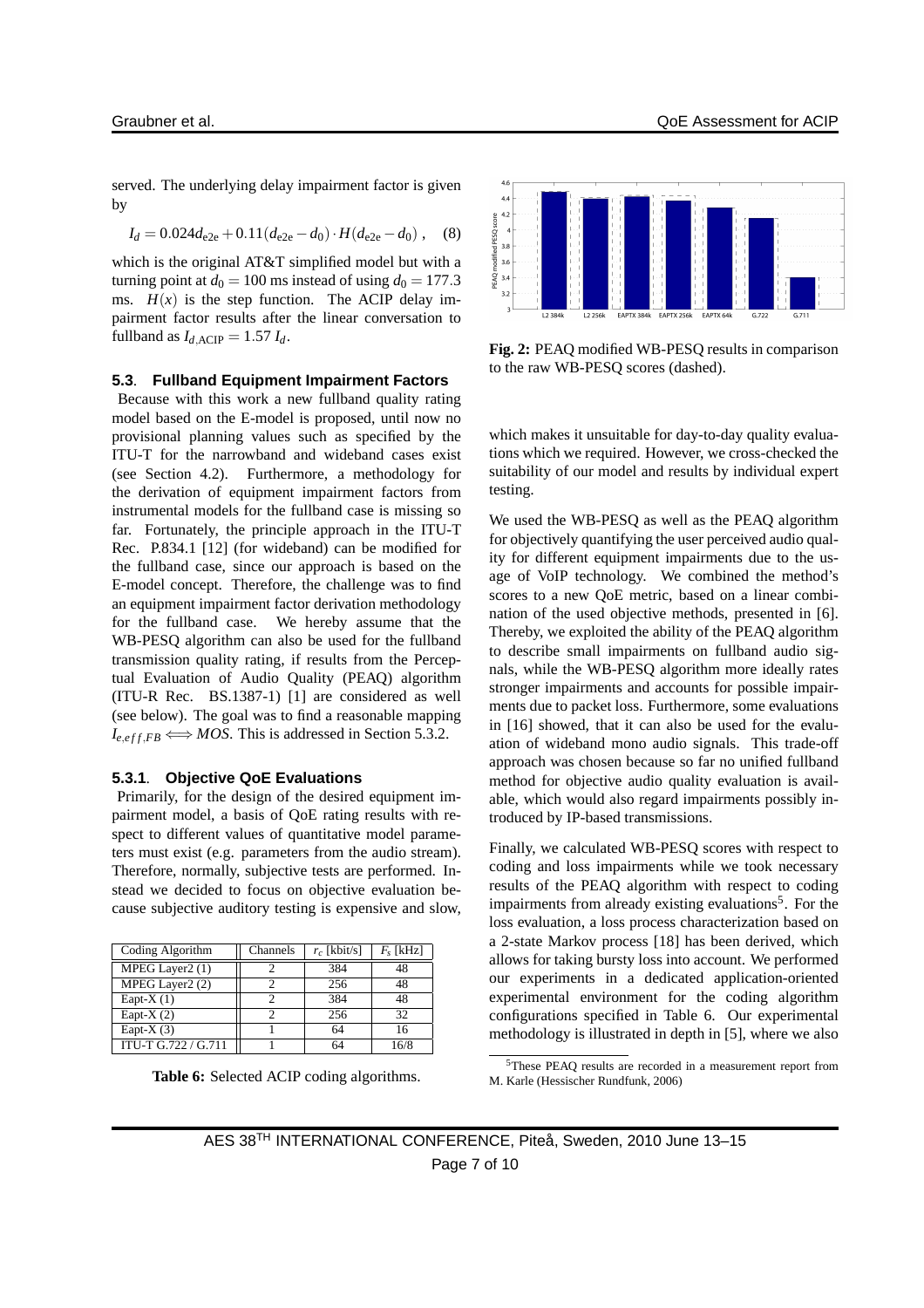present results with respect to coding and packet loss, furthermore considering different IP packet lengths. In Fig. 2, the PEAQ modified WB-PESQ results of our QoE metric in comparison to the raw WB-PESQ scores are demonstrated for  $\rho = 0$ .

### **5.3.2**. **Methodology for** *Ie*,*FB* **Derivation**

The focus in the following is on clean transmission (i.e. no packet loss). Nevertheless, we also used the *Ie*,*FB* derivation methodology for computing impairment factor anchors for results with respect to packet loss ratios  $\rho \neq 0$  and mean loss periods  $\mu \geq 1$  to later interpolate the discrete results for different loss ratios to an comprehensive  $I_{e,eff,FB}$  using a non-linear least-squares curve fitting strategy [5].

In principle, the procedure for the derivation of equipment impairment factors is analogous to the narrowband and wideband case (see Section 4.2): the derived *MOS LQO* values based on the WB-PESQ and PEAQ evaluations are mapped to a *MOS LQS* which is then transformed on the fullband *R*-factor scale. From the obtained *R*-factor estimates  $\hat{R}_{FB}$  a raw equipment impairment factor *K* is calculated with  $\hat{R}_{FB} = R_{0,FB} - K$ . *K* is finally mapped to the desired *Ie*,*FB* value with an adjusting function derived with reference conditions. This ensures that the fullband results are consistent with the results of the E-model for narrowband and wideband transmission. An overview of the procedure is given in Fig. 3 (for details, confer [5]). It can be summarized as:

$$
MOS_{LQO} \Longrightarrow MOS_{LQS} \Longrightarrow \hat{R}_{FB} \Longrightarrow K \Longrightarrow I_{e,FB} . (9)
$$

In the following, we describe the mapping of the *MOS LQS* to the  $\hat{R}_{FB}$  as well as the transformation of the *K* value to a stable  $I_{eFB}$ .

For the mapping of the *MOS LQS* to the  $\hat{R}_{FB}$ , the calculated *MOS* estimations based on the objective evaluations (see Section 5.3.1) are first transformed to the nonextended  $R_{NB}$ -scale (range  $[0,100]$ ). We hereby used the

| Codec name         | Channels | $F_s$ [kHz] | $r_c$ [kbit/s] | $I_{e,FB}$ |
|--------------------|----------|-------------|----------------|------------|
| 16 bit lin. PCM    |          | 48          | 1536           |            |
| MPEG <sub>L2</sub> |          | 48          | 384            | 02         |
| Eapt-X             |          | 32          | 256            | 6.5        |
| Eapt-X             |          | 16          | 64             | 36.7       |
| <b>ITU-T G.722</b> |          | 16          | 64             | 41         |
| <b>ITU-T G.711</b> |          |             | 64             | 63.8       |

**Table 7:** *Ie*,*FB* reference conditions.



**Fig. 3:** Methodology for the derivation of  $I_{eFB}$ .

relationship of *MOS* and *R*-factor from the narrowband E-model, which still reflects the narrowband use of the *MOS* scale assumed by the original E-model [12]. For obtaining results which reflect the superior quality of fullband transmission to the narrowband and wideband cases, the *R*-factor scale is linearly extended to the fullband case with  $R_{FB} = 1.57 R_{NB}$ .

In the last step, the obtained  $K$  value has to be transformed to a stable  $I_{e,FB}$  value. This required the design of a transformation function. This *K* to *Ie*,*FB* mapping was found by using reference conditions, which firstly had to be defined because until now, no reference conditions for  $I_{e,FB}$  are available. For this, we derived 6 reference conditions, 3 of which were derived during the methodology design process for audio coding algorithms to ensure a high correlation of the results with the underlying QoE results of the WB-PESQ and PEAQ algorithm, as well as subjective impressions. Conditions 4-6 are: the undistorted linear fullband case, the narrowband speech codec ITU-T G.711 and the wideband codec ITU-T G.722. For all these coding algorithms we computed raw *K* values following the steps of the methodology described before. Then, the reference conditions for ITU-T G.711 and ITU-T G.722 were obtained by shifting the wideband values from the provisional planning values in ITU-T Rec. G.113 [10] to fullband with  $I_{e,FB} = I_{e, WB} + 28$ , following the wideband principle, while for the undistorted linear fullband case we defined  $I_{e,FB} = 0$ . In Table 7 the 6 reference conditions are listed with their basic configuration, and finally fullband equipment impairment factors are given by  $I_{e,FB}$ . The interrelationship of raw *K* and defined  $I_{e,FB}$  values were then used to derive the normalization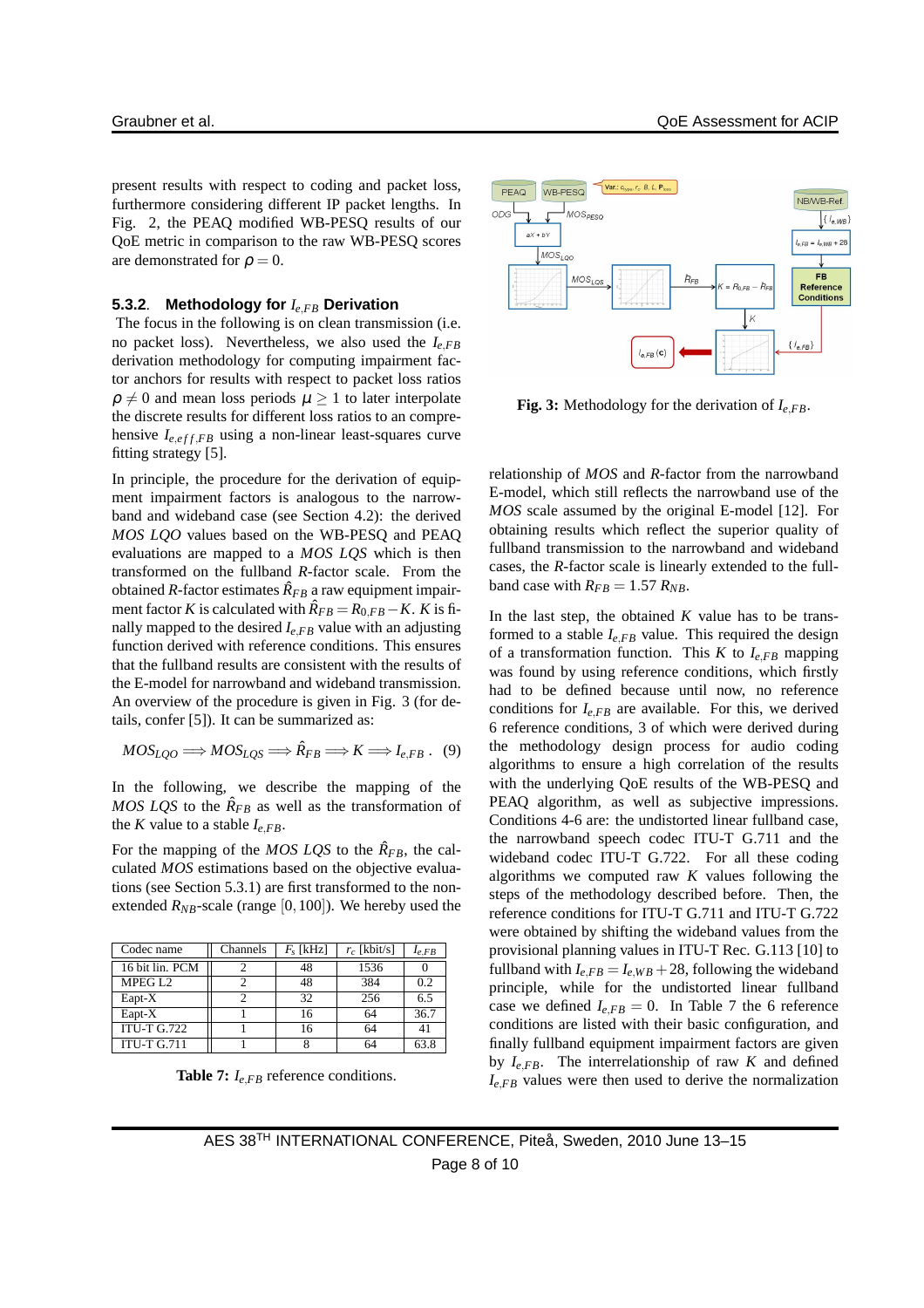function by section-wise linear and non-linear curve fitting.

#### **5.4**. **Bandwidth Impairment Factor**

We finally incorporate the concept for a separate bandwidth impairment factor (see Section 4.1) in our fullband QoE model. For this, We simply shifted *Ibw* for wideband to the fullband R-factor scale,

$$
I_{bw,FB} = I_{bw,WB} + \Delta I_{bw} = I_{bw,WB} + 28 , \qquad (10)
$$

using the wideband to fullband rating conversion presented in Section 5.3.2. Therefore, the best performance without perceived bandwidth impairments is now shifted to full audio bandwidth with  $I_{bw,FB} = 0$ . The previously best rating for the bandwidth 200-7000 Hz which resulted in  $I_{bw, WB} = 0$ , is now rated with  $I_{bw, FB} = 28$ .

Analogous to [23], the obtained final fullband equipment impairment factors for ACIP algorithms are plotted against their resulting bandwidth impairment and coding-only impairment in Fig. 4. The reasonable results consolidate the proposed solutions and give a nice picture of the different impairment relations to the total equipment impairment value.

## **6**. **CONCLUSIONS AND FURTHER WORK**

In this paper, we proposed a non-intrusive parametric QoE assessment model for ACIP quality rating, providing separated impairment factors for the delay, loss, coding and bandwidth impairment. For this, we derived a broadband extension of the wideband *R*-factor of the extended E-model to enable the conversational quality prediction for ACIP. Moreover, we presented a delay impairment factor for ACIP, as well as a derivation methodology for fullband equipment impairment factors from instrumental models, based on our novel listening-only quality evaluation approach for broadband. We also proposed a necessary set of reference conditions for ACIP.

Our findings correlate well with subjective expert opinions, while the validation of the framework with sophisticated subjective testing is desirable. Alternatively, the accuracy of our approach may be investigated in the future with the broadband P.OLQA model (Objective Listening Quality Assessment), which is still in standardization process in the ITU-T [17].

For a comprehensive quality rating, the framework should be further extended. Until now, only the packet



**Fig. 4:**  $I_{e,FB}$  (white),  $I_{bw,FB}$  (black) and  $I_{res,FB}$  (beige) for the examined coding algorithms.

loss and delay impairments were parametrized, while the model can be enhanced if also parametric models for the QoE dependence on coding bitrate, packet size and loss burstiness are incorporated. Moreover, the advantage of using stereo instead of mono transmission was not considered so far. Also the E-model advantage factor *A* could be incorporated for describing an access advantage. For example, in an extreme case where someone is exclusively at a catastrophe location and has mobile communication access via mobile phone, so that he can give some live comments for a broadcasting station, then *A* will be high because the audio quality is then not the main issue, it prevails the advantage of actuality combined with the access possibility. Hence, actuality and exclusiveness of transmitted information may be considered in this measure. Furthermore, a greater set of audio coding algorithms potentially useful for professional audio communication should be evaluated (e.g. AMR-WB+, AAC ELD). Thereby, also their packet loss concealment methods should be examined with respect to the QoE for quantifying their advantage and capabilities.

### **7**. **REFERENCES**

[1] D. Campbell, E. Jones, and M. Glavin. Audio Quality Assessment Techniques - A Review, and Recent Developments. *Signal Processing*, 89(8):1489– 1500, 2009.